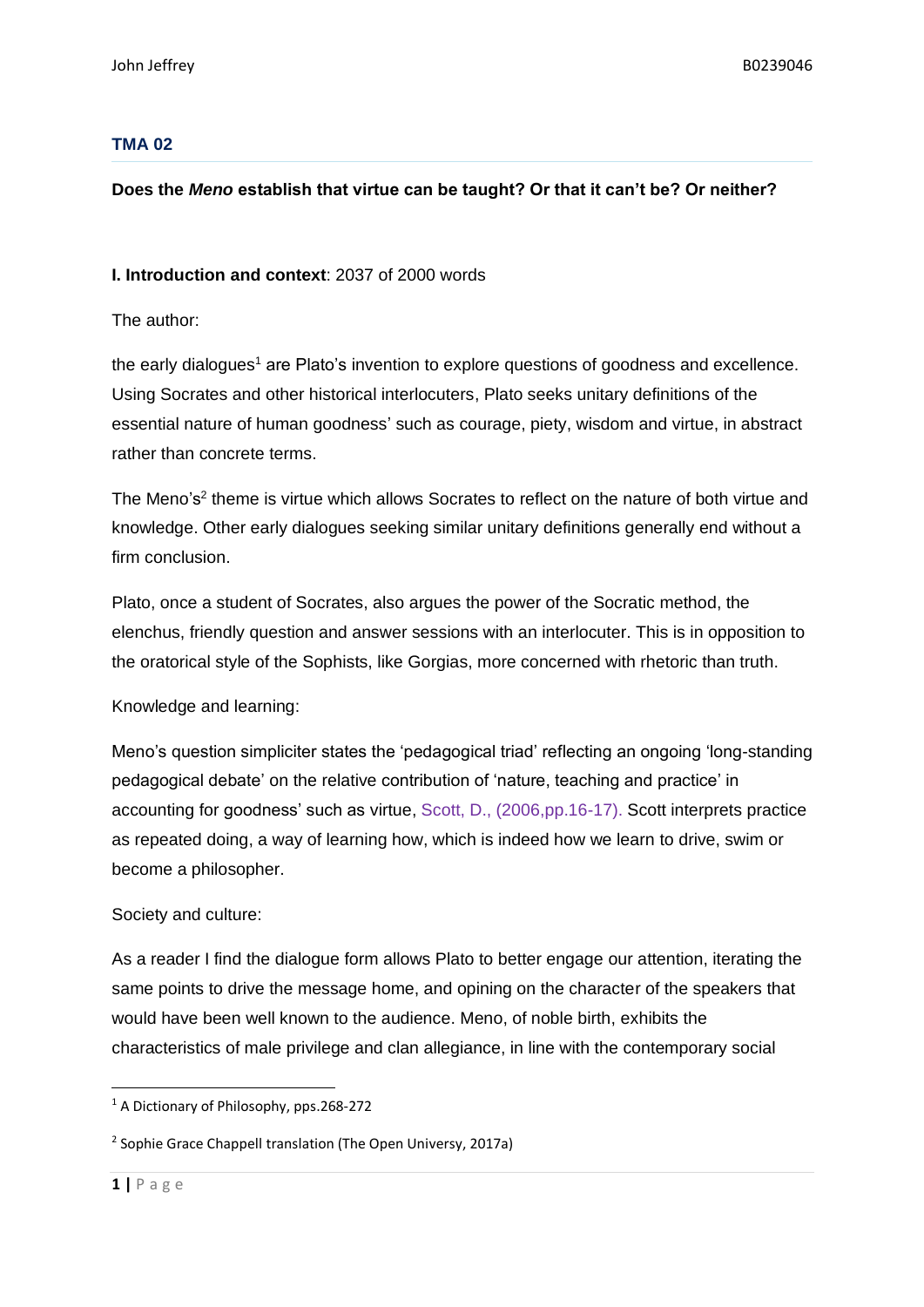norms. his definitions of virtue are grounded in these social inequities. Anytus is teased for having a closed mind towards the Sophists and bombarded with references to virtuous parents and their lacklustre offspring.

With these caveats in mind we can interrogate the text.

#### **II. Ontology**

Socrates seeks a definition of virtue

Meno asks how virtue might be acquired: through learning, practice, human nature or otherwise 70a. Socrates replies that we must first know 'what virtue essentially is' before we can know how it is acquired, 71b. When asked for a definition of virtue, Meno gives the first of three definitions each in turn found wanting by Socrates.

**1.** Meno's first definition of virtue 71c is grounded in civic, social and household roles and duties: for a man to 'run his city's affairs' to 'benefit of his friends and harm his enemies'. Other members of the household and society have their own particular virtuous roles to carry out, for a woman 'to keep the house well'

This is rejected on the basis that these virtues are contingent on gender or social position and represent a 'whole swarm' of virtues 72b not virtue as a unitary abstract concept. According to Scott,R.,(2006,pp.24), Meno's swarm of virtues is an example of Gorgias approach of 'adornment' where he enumerates the virtues of different people separately.

Socrates, through the analogies of health and strength questions tries to lead Meno to more general construct of virtue.

Socrates spells it out, to be good and manage well requires the virtues of temperance and justice, these 'acquired virtues' are not dependent on social role or gender. Virtue is the same quality in whoever is virtuous, in whoever manages their duties with the virtues of temperance and justice. They are good in the same way. Meno agrees, but doesn't quite get it even while he agrees with the conclusion of the argument that 'all humans' can be 'good' in the same way 'when they acquire the same virtues' 73c.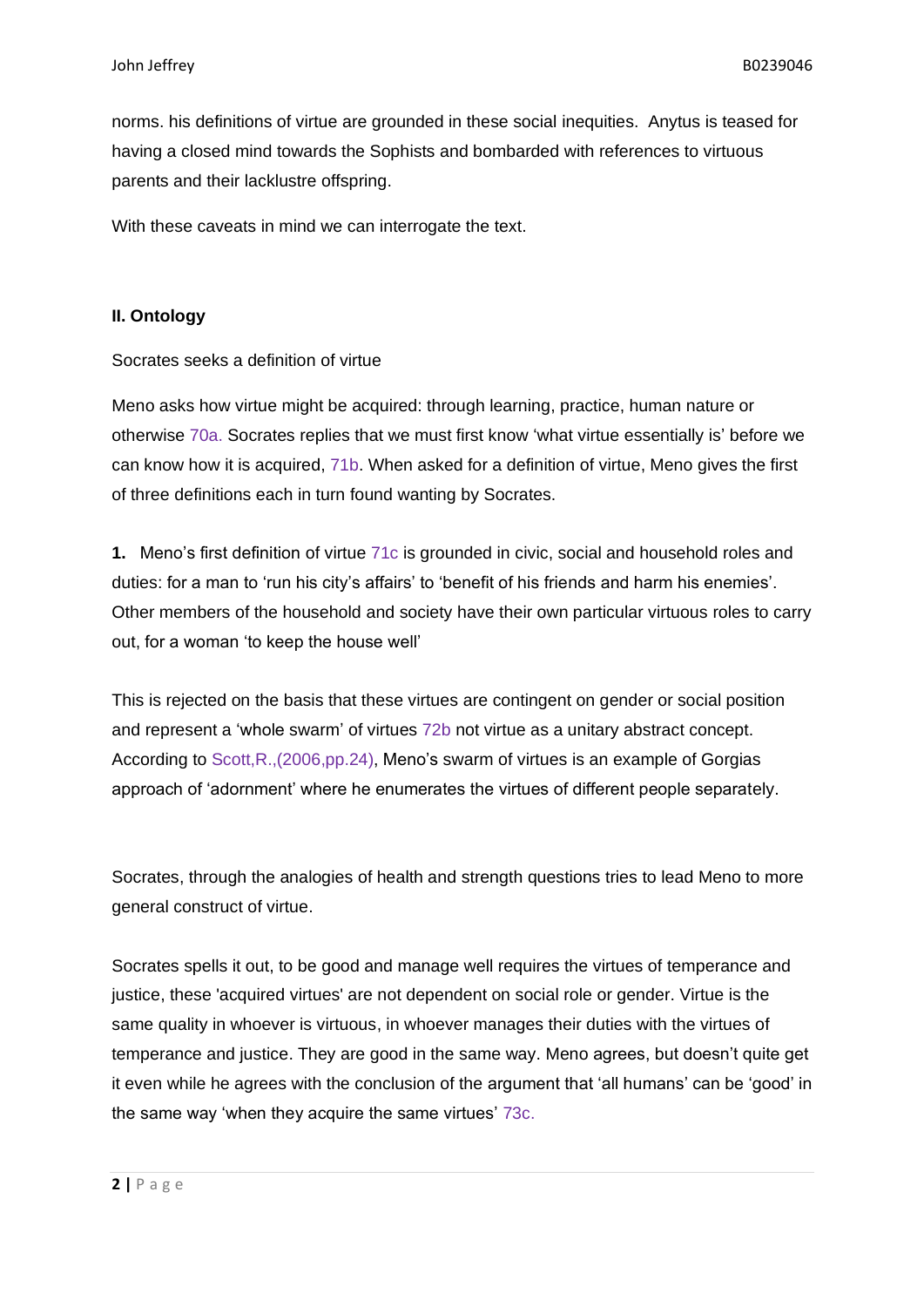Socrates has given definitions of both good and virtue in terms of subsidiary goods, viz. temperance, justice and perhaps others, but not a single definition. This explication that takes us no further in Meno's quest for how virtue, or virtues, are acquired, but it is a clarification of Socrates' quest for a unitary definition of virtue.

**2.** Meno's second definition 'the capacity to rule over other people',73d meets the unitary requirement and highlights his egotistic character. However, Meno is a man of his time, Weiss, R.,(2001,pp.25-26), a chauvinist, unable to comprehend that virtue might apply to women or slaves, his duty: always to rule in the interests of himself and his clan.

Socrates begins the process of driving Meno into contradiction by asking if this means ruling justly 73e, which Meno concedes since 'justice is virtue', still Meno does not quite get the difference between justice as virtue or a virtue. This calls up other unitary analogies from Socrates, of colour versus a colour and shape versus a shape.

All the while Socrates knows what genre of argumentation convinces Meno, the high-flown poetic answers in the style of Gorgias, of intrinsic effluences that fill everything that exists, 'colour is such an effluence of shapes',76d. Meno will stay if Socrates answers thus 77a.

**3.** Meno's third definition attempts an 'unfragmented unity' as required by Socrates,77b: 'someone who, desiring beautiful things, has the capacity to get hold of them',77a. This again reflects on Meno's character and general struggle with virtue.

Socrates takes the matter in hand and using the elenchus process concludes that 'virtue is wisdom…or some part of wisdom',98a. This conclusion is reached by two circuitous routes that equate virtue with benefits and wisdom with beneficial. The LHS of this equation derives from 'knowledge' or 'something else',87c and the RHS from how good natural properties of the human soul are used for the good.

Having reached this parlous conclusion Socrates maintains that if it is correct 'then it is not by nature that the good are good',89a 'Then is it by teaching?89b. This leaves the possible acquisition of virtue, by practice or otherwise, unaddressed.

In summary Socrates has in part answered Meno's question, virtue is **not** acquired through nature.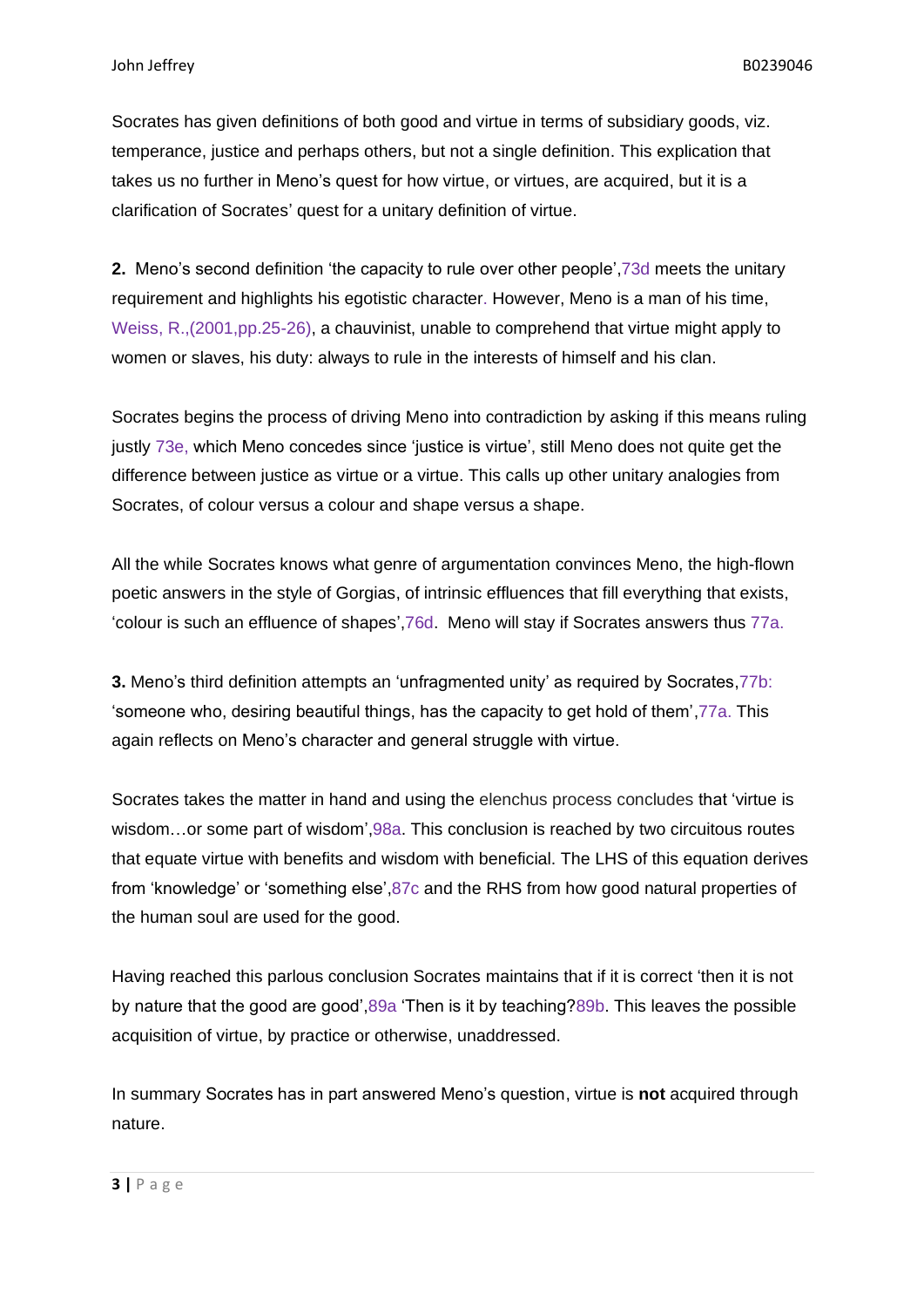## **III. Epistemology**

Paradox: 'But Socrates – how will you search for something, when you do not know at all what that something is?'

MM MCabe (The Open University,2017b) argues that Meno's paradox is a 'pivotal' moment that allows Socrates to transform the original question of how virtue is acquired into an epistemological question on knowledge. This is after all what interests Plato.

Meno's disputatious (eristic) paradox presents knowledge as all or nothing, to know or not to know. But this is refuted by the episode with the slave boy, who has a little knowledge, he knows how to double the length of a line. When coaxed he uses this knowledge to generate squares of area 4 and 16 units by doubling the length of the sides. He does not yet know how to construct an interim square area of 8 units. With gentle questioning the slave boy 'learns' or as Socrates puts it the soul 'recollects' how generate this square of 8. With further consolidation the slave boy will not only know how to solve such problems and will know that he knows how, 81a-86c.

In questioning the slave boy, we recognise this as a pedagogic technique, leading the student to discover new knowledge, building on previous taught knowledge to achieve mastery of more and more complex problems.

Socrates concedes that 'recollection is what people call learning',81e and one should 'boldly try to find' out by recollection, 'anything you don't now happen to know' 86b, demonstrating that enquiry for its own sake is worthwhile, so refuting the paradox. Scott, ibid,pps.80-83 agrees the way to 'disarm the eristic dilemma' is to differentiate between full knowledge of the subject and partial grasp of the subject.

Scott considers recollection is used as a method of keeping Meno interested with its reference to 'priests and priestesses' and 'godlike poets' 81b. Certainly, Meno is impressed with arguments grounded in the immortal soul and recollection, 'I can't tell you how much I like what you are saying',86b

In summary, Meno's paradox is the 'pivotal moment' where the focus moves from definitions to epistemological issues of knowledge and teaching.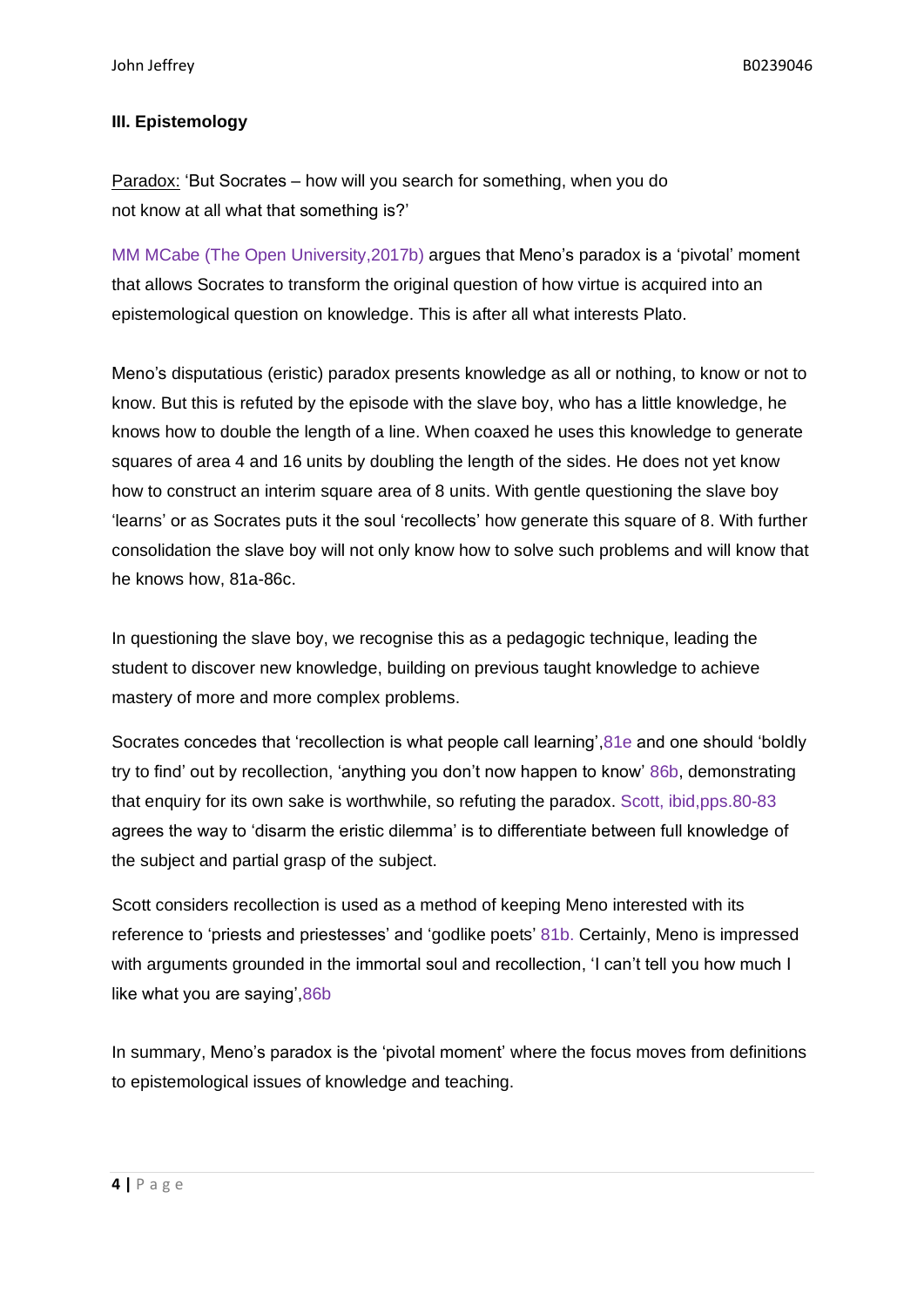#### The method of hypothesis

Socrates and Meno are agreed, the paradox is refuted, together they will enquire into things they 'don't know', specifically 'what virtue is?' 86c.

Meno would still like his original 'how' question answered, so Socrates resolves this by posing a hypothesis partly in in terms of acquisition, 'if virtue is in the category of knowledge' then it will be acquired by teaching, if virtue is not knowledge then it will not be so acquired, 87c. This parlous hypothesis leaves aside the acquisition of knowledge by other than teaching, whatever teaching may entail, and excludes discovery or enlightenment.

Socrates argues that virtue is 'some part of wisdom' 89a and wisdom is good, so virtue is good but 'not by nature', for if by nature then infants would be earmarked to serve the city. Hence if they are good 'then it is by teaching' 89b.

Having established virtue must be taught Socrates immediately seeks empirical evidence to support the conclusion, 'wouldn't we be right to imagine that if there are no teachers or learners of something, that thing can't be taught? 89e

### The dialogue with Anytus:

This is an opportunity for Socrates to further progress the problem of identifying teachers of wisdom while at the same time characterising many of the scions of the 'best families' as sorely lacking the wisdom and virtue of their fathers. This may well describe Anytus, a 'mediocre son of a wonderful father, The Open University (2017b,footnote 7).

Socrates asks Anytus, who should Meno seek out to teach wisdom and virtue, 91a. This is an opportunity to portray Anytus as small minded, unwilling or unable to entertain the possibility of Sophists as teachers of wisdom, well respected and worthy their fees.

Anytus' opinion is not based in any personal experience of Sophists, it is clearly secondhand knowledge. For Socrates it is not true opinion, since he has personal experience of Sophists such as Protagoras, whom he considers a wise and successful teacher of wisdom,92a. But Anytus is of fixed opinion and insists that Meno need only keep company 'with any of the best kind of people in Athens',92e.

This section of the dialogue certainly allows Plato, once removed, to negatively characterise Anytus and many of his contemporaries, for the audience's delight.

**5 |** P a g e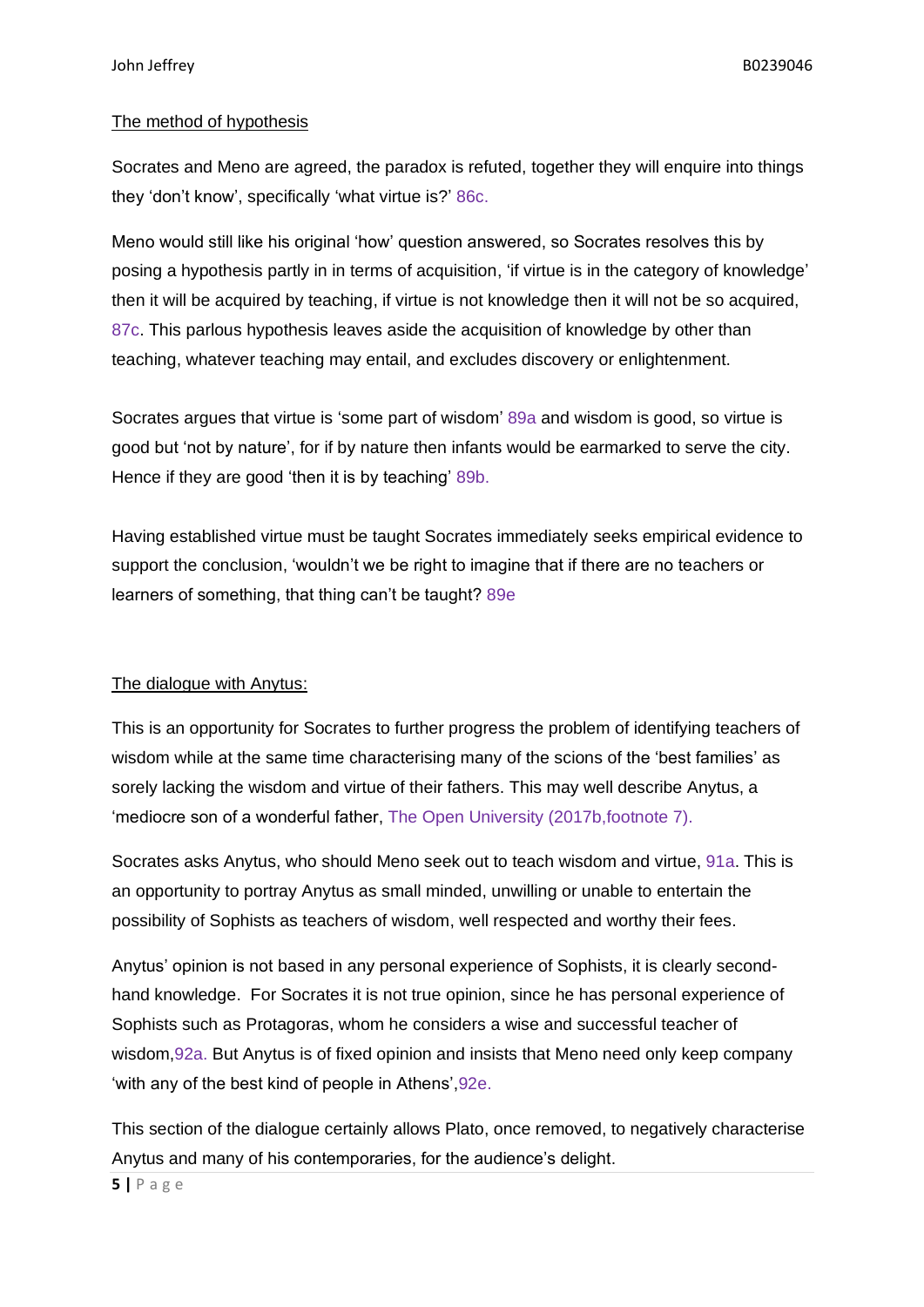## Knowledge and true belief or true opinion

Socrates continues with the epistemological question, what counts as knowledge.

Socrates argues metaphorically that if someone really knows the road to Larisa, '*has a right opinion'*, 97a, and if this is passed on to others, then they know as much as their teacher. So right opinion is no less helpful to us than knowledge in guiding human action 'aright'.

But what if certain roads become impassable or infested with banditry, what if 'true opinions' shift, 97c, then they will be as useful as knowledge of the geography and politics of the region. So true opinions need to be bound 'with an account of why they are true' 98a to remain that will always guide us 'aright'.

Socrates claims to know few things but does know that knowledge and true opinion are not the same thing, 98b.

Arguing that neither true belief nor knowledge comes to humans by nature 98d, and there are no teachers of virtue 98e, Socrates concludes that true opinion must be a gift of the gods bestowed on renowned statesmen and politicians. 'wouldn't it be fitting to call people 'divine' when they have no understanding (nous), yet get all sorts of important speeches and actions just right? 99c.

# **Conclusion**

The paradox is refuted by the rightness of searching out knowledge for its own sake. *If* virtue is knowledge it will be acquired actively and not by human nature. The method of hypothesis argues that if virtue is knowledge it will be teachable and confirms that it is not part of human nature.

*If* the hypothesis is correct it confirms that virtue can be acquired through learning if suitable teachers can be found. If we include practice as a form of learning it can be acquired through practice.

The dialogue with Anytus offers the doubtful alternative of acquisition by birth into one of the best families.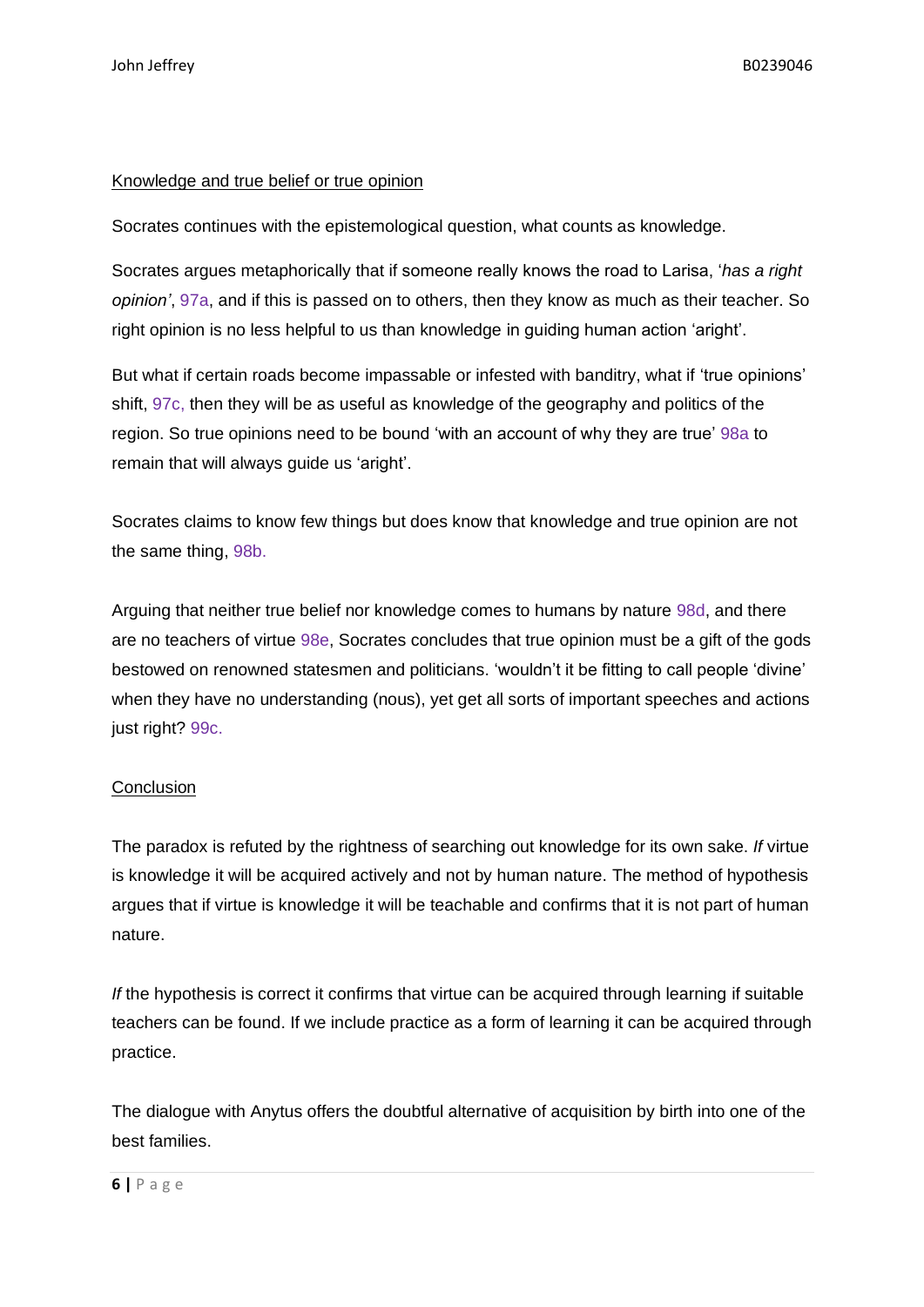*If* no teachers can be found, since neither true opinion or knowledge comes by nature then it must be a gift of the gods.

Subject to certain hypotheses, virtue it seems can be acquired through learning, practice, or otherwise, but not by nature.